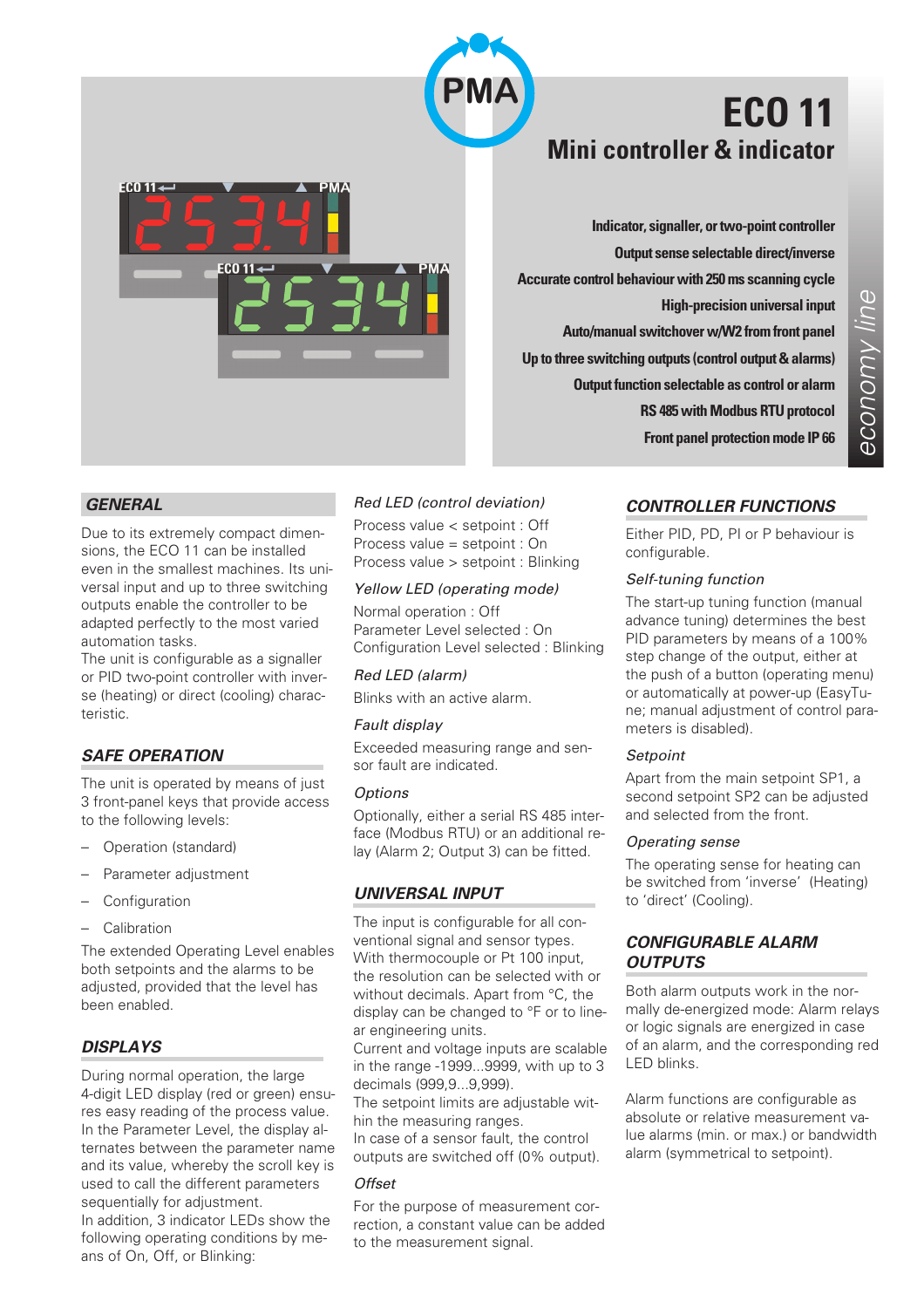# *INTERFACE (OPTION)*

The following parameters can be read/written via the digital RS 485 interface (Modbus RTU):

*Read:* Alarm status, process value, effective setpoint, output value, control deviation.

*Write:* Start of tuning function, limit values, setpoints, control parameters, decimal point, measured value correction.

# *GALVANIC ISOLATION*

The universal input is galvanically isolated from the power supply. Output 1 (logic) is not isolated from the input.

# *TECHNICAL DATA*

# *UNIVERSAL INPUT*

# *Scanning cycle*

250 ms

*Digital input filter* 0…100 s, adjustable in steps of 1 s.

*Input resolution*

Approx. 14 bits

# *Input resistance*

mA DC: 47 kΩ Thermocouples, mV: >10 MΩ

# *MEASURING RANGES*

*Thermocouples* Types: see table

*Characteristic* Temperature-linear

# *Sensor monitoring*

Response time: 2 s Controller outputs are switched off (output value 0%).

# *Measurement error*

0,1% of measuring range  $\pm$  1 digit (Types J and T: 0,25 %)

*Linearization* Error:  $< 0.2$  °C (typically 0,05 °C) Without decimals:  $< \pm 0.5$  °C

*Cold-junction compensation*

< ±0,7 °C at reference conditions.

# *Resistance thermometer*

Sensor: Pt 100

#### *Thermocouples*

| Type           |   | Measuring range  |                        | Resolution |
|----------------|---|------------------|------------------------|------------|
| Fe-CuNi        | J | $-2001200 °C$    | $-328.2192$ °F         | 1 K        |
| Fe-CuNi        | J | $-128.8537.7 °C$ | -199.9999.9 °F         | 0.1K       |
| SNiCr-Ni       | K | $-2401373$ °C    | $-4002503$ °F          | 1 K        |
| NiCr-Ni        | К | $-128.8537.7 °C$ | -199.9999.9 °F         | 0.1K       |
| PtRh-Pt 10%    | S | 0.1762 °C        | 32  3204 °F            | 1 K        |
| PtRh-Pt 13%    | R | 0.1759 °C        | 32.3198 °F             | 1 K        |
| PtRh-Pt 6%     | B | 1001824 °C       | 211.3315 °F            | 1 K        |
| Cu-CuNi        | Τ | $-240400 °C$     | $-400752$ °F           | 1 K        |
| Cu-CuNi        |   | $-128.8400$ °C   | $-199.9752.0^{\circ}F$ | 0.1K       |
| Nicrosil/Nisil | N | 0.1399 °C        | 32.2551 °F             | 1 K        |

# *Measuring ranges*

-128,8 … 537,7 °C (-199,9 … 999,9 °F) -199 … 800 °C (-328 … 1472 °F) Resolution: 0,1 K or 1 K

*Characteristic: temperature-linear*

*Connecting principle: three-wire*

*Sensor current: approx. 150 µA*

### *Sensor monitoring*

Acts on sensor break and short circuit. Controller outputs are switched off (output value 0%), and Min alarm is triggered. Response time: 2 s

*Measurement error*

 $<$   $\pm$ 0.1% of measuring range  $\pm$  1 digit.

# *Linearization error*

< 0,2°C (typically 0,05 °C) Without decimals: < $\pm$ 0,5 °C

# *Lead resistance effect*

< 0,5% of measurement error with 50 Ω/lead

# *Current and voltage*

*Measuring ranges* 0...20 mA, 4...20 mA,

*Overall dimensions (in mm)*



*Scaling: -1.999...9.999*

*Resolution: 1 digit*

*Characteristic: linear*

*Measurement error*

0,1% of measuring range  $\pm$  1 digit

# *Break monitoring*

Not with 0...20 mA! Response time: 2 s Controller outputs are switched off (output value 0%). Max alarm is triggered with mA input. Min alarm is triggered with mV input.

# *Measurement error*

0,1% of measuring range  $\pm$  1 digit.

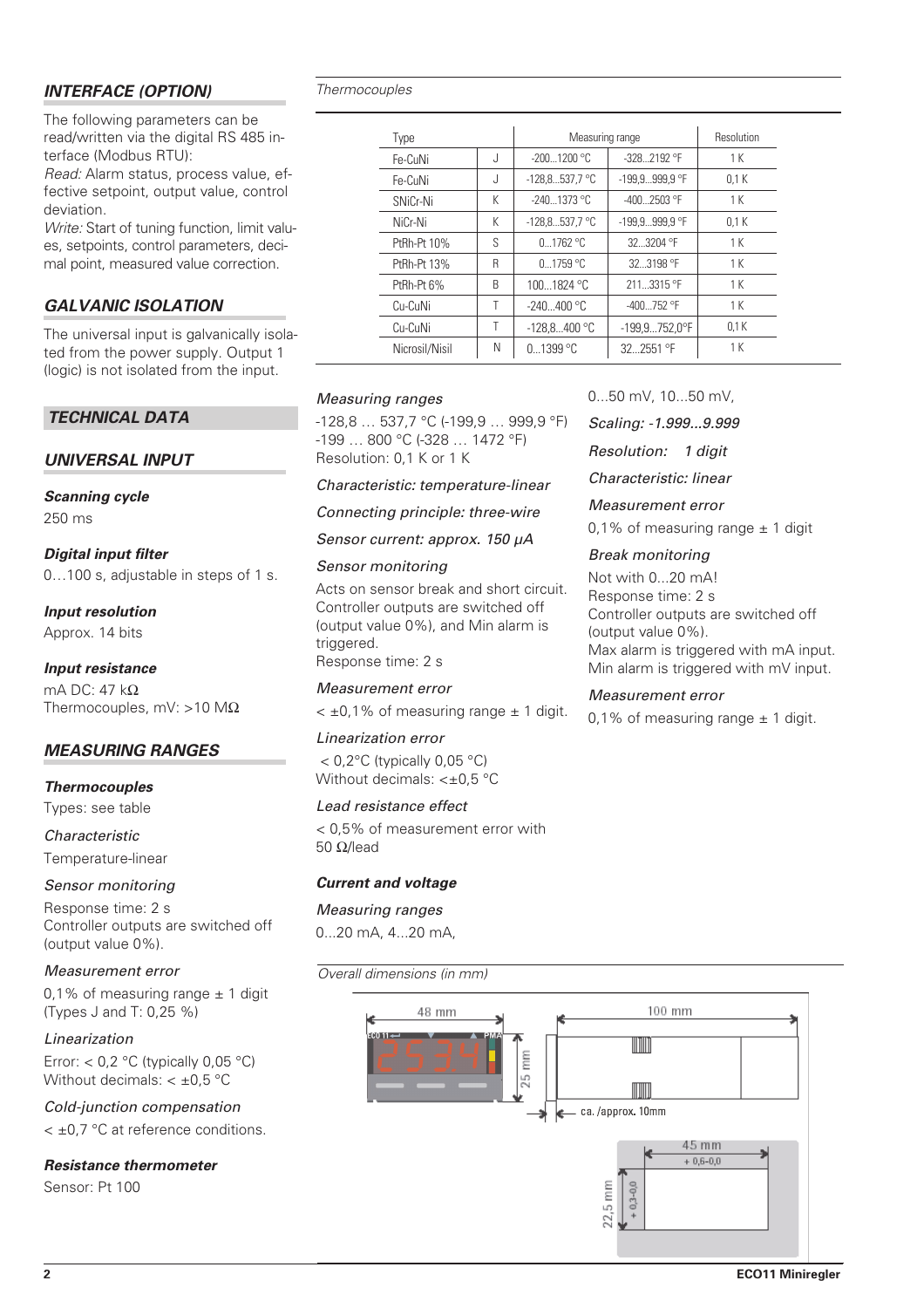*Connecting diagram*

# *OUTPUTS*

## *Types:*

1 x relay/1x logic; optionally 1 additional relay (Output 3)

# *Relays*

Contact type: potential-free, normally open

Contact rating: Max. 2 A / 240 VAC, resistive load, Min. 100 mA, 5 V AC/DC: Electrical service life: 500.000 switching cycles at max. contact rating.

• If the relays operate external contactors, these must be fitted with RC snubber circuits to prevent excessive switch-off voltage peaks.

# *Logic output*

Load: >10 V with 20 mA into >500  $\Omega$  load

# *POWER SUPPLY*

#### *AC voltage*

Voltage: 90...264 VAC Frequency: 50/60 Hz Power consumption: 7,5 VA

#### *Universal supply*

Voltage: 12...24 VAC, 50/60 Hz and 12...30 VDC Power consumption: 7,5 VA or 4 W

# *CONTROL BEHAVIOUR*

*Proportional band* Pb = 0,5...999,9 % of measuring range

#### *Working point: 0...100 %*

*Integral action time:*

1 s...99 min 59 s...OFF

*Derivative action time:* 0...99 min 59 s

*Switching duty cycle* 0,5 s (only logic output); 1, 2, 4, up to 512 s

*Hysteresis (only signaller)*

```
0,1...19 % of measuring range
```
*Operating sense* Inverse ('heating') or direct ('cooling')

Output response on sensor break or control loop error: controller outputs switched off.

#### *Setpoint functions*

*Second setpoint*: selectable (switchover via control input)



### *Self-tuning function*

Method: configurable

### *Manual preconfiguration*

Pulse method during start-up with 100 % output signal. If the attempt is successful, the PID parameters become effective automatically. Condition:  $(x-w) > 5%$  of measuring range.

#### *Automatic preconfiguration*

Pulse method after power up. Automatic self-tuning Tuning attempt at setpoint (1 cycle) Start condition:  $(x - w) > 0.15$  % of measuring range

#### *Scanning cycle: 250 ms*

# *ALARMS*

See text for a description of the functions. Quantity: 2 (min / max)

# *COMMUNICATION*

Interface: RS 485 Protocol: Modbus RTU Controller addresses: 1...255 Transmission speed: 1200...19.200 bits/s Galvanic isolation: between inputs/outputs, and power supply

# *ENVIRONMENTAL CONDITIONS*

Operating temperature: 0...55 °C Relative humidity: 20...95 %, no condensation

Storage temperature: -20...+80 °C

**Reference conditions** (for specified accuracy) Ambient temperature: 20 °C ±2 °C Humidity: 60...70 % rH Supply voltage: 100...240 VAC, 50 Hz ± 1% Source impedance (TC):  $<$  10  $\Omega$ Lead resistance (Pt 100):  $<$  0,1  $\Omega$ 

# *TESTS*

#### *Electrical safety*

According to DIN EN 61 010-1 Over-voltage category II Contamination degree 2 Working voltage range 240 VAC

#### *Electromagnetic compatibility*

According to EN 61 326

# *GENERAL*

#### *Housing*

Front dimensions: 48 x 24 mm (1/32 DIN) Mounting depth: 100 mm Front panel cutout: 45 x 22 mm

*Protection mode*

Front: IP 66

#### *Electrical connections*

Screw terminals for max. 1,5 mm²

*Weight***:** approx. 120 g